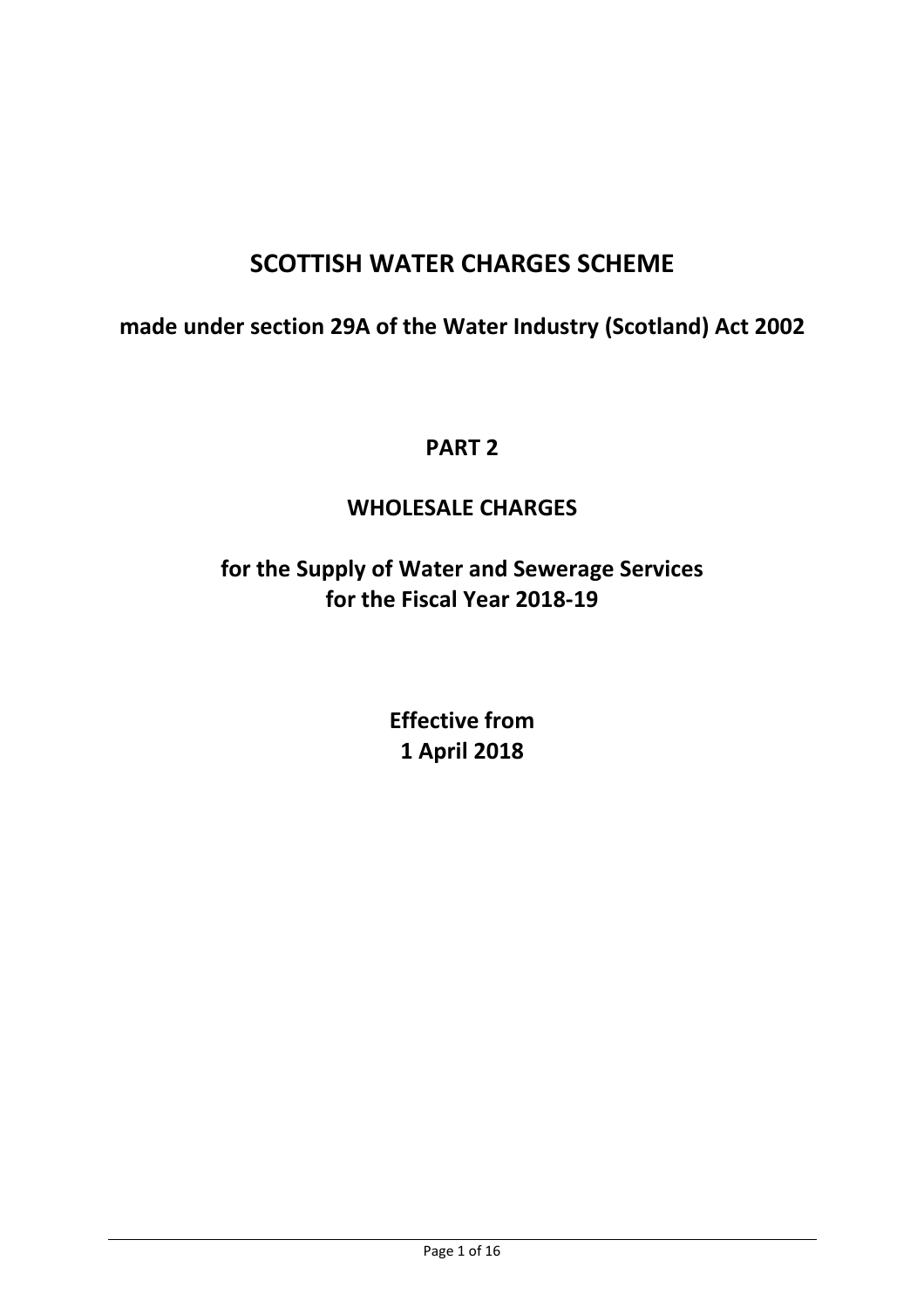# 1 SCOTTISH WATER'S WHOLESALE CHARGES

## 1.1 Introduction

This is Part 2 of the Charges Scheme for 2018-19 that Scottish Water is required to make under Section 29A of the 2002 Act. This Charges Scheme has been approved by the Water Industry Commission for Scotland as required by Section 29A of the 2002 Act.

This Charges Scheme applies for the financial year 2018-19 to all Water, Sewerage and Trade Effluent services provided to Licensed Providers at Supply Points registered under the Market Code.

#### Part 1 of the Charges Scheme contains the methodology which sets out the detail of how these charges will be applied. This Part 2 must therefore be read in conjunction with Part 1.

To the extent that this Part 2 of the Charges Scheme is inconsistent with any agreement binding upon Scottish Water, the charges specified in the agreement will prevail subject to any specific allocation of any wholesale/retail element of those charges in terms of Part 1 or Part 2 of this Charges Scheme.

Definitions for terms within this Part 2 are included in Appendix 1 of Part 1. The numbering used for each charges section in this Part 2, mirrors that used in Part 1.

A water re-sale statement, required under Section 30 of the 2002 Act, is set out in Appendix 4 of Part 1. This details the maximum charges for services provided with help of Scottish Water and explains how Licensed Providers' customers should approach water re-sale with their end-user.

Appendix A shows the primary charges that will apply in 2019-20. Appendix B shows the primary charges that will apply in 2020-21.

## 1.2 Contact Information

#### 1.2.1 By letter to Scottish Water's Registered Office:

Scottish Water Wholesale Services Castle House 6 Castle Drive Carnegie Campus Dunfermline KY11 8GG

#### 1.2.2 By e-mail and on-line:

wholesaleservicedesk@scottishwater.co.uk

www.scottishwater.co.uk/wholesale

#### 1.3 References

The numerical references accompanying the charges below refer to the relevant paragraphs in Part 1 of this Charges Scheme.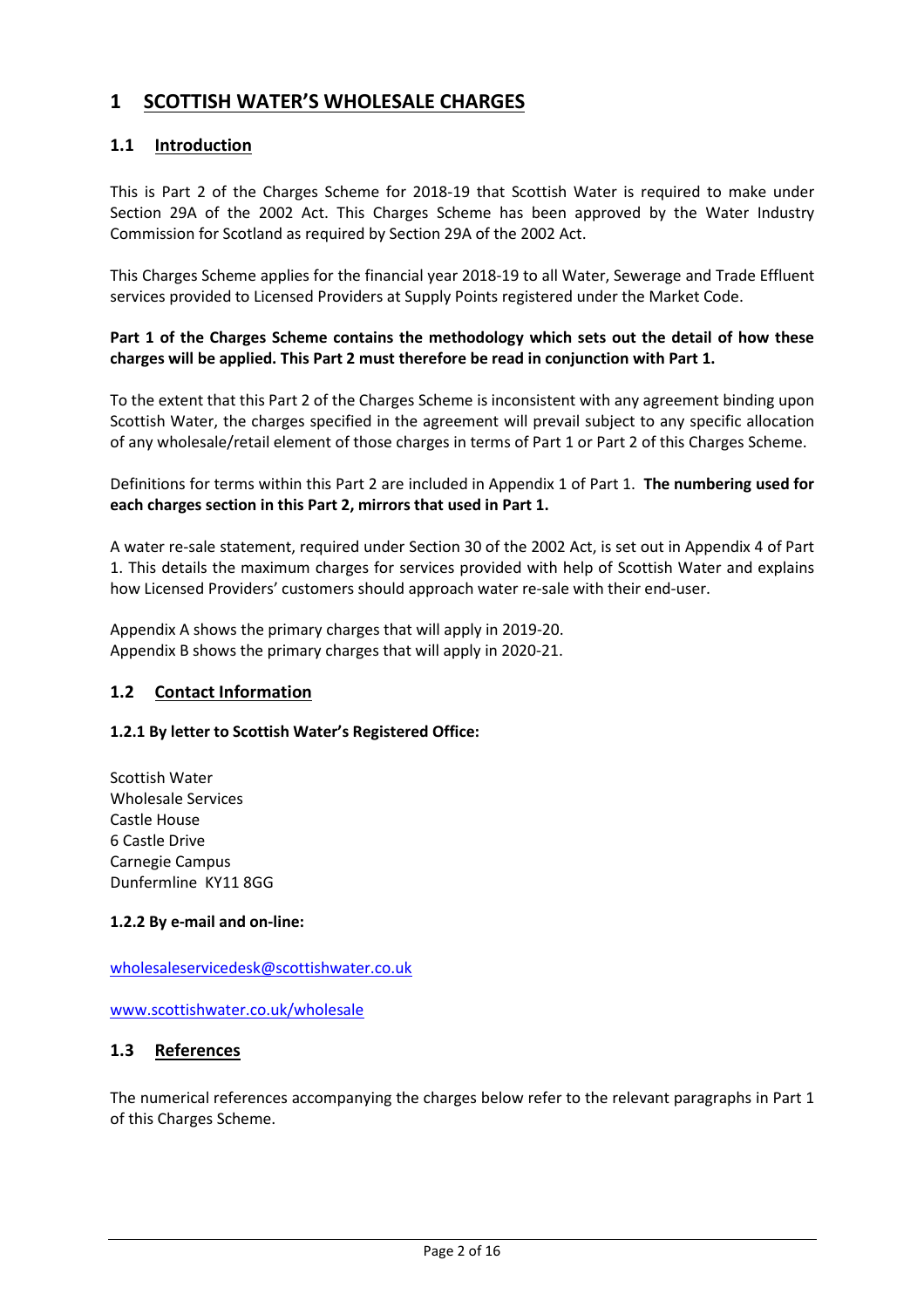# PRIMARY CHARGES FOR WATER

### 3.1.1 The Water Meter Based Annual Charge and Capacity Volume Threshold

#### 3.1.1 (a) Metered and Non-Transitioning Unmeasured SPIDs

The charges below apply to metered premises and to unmeasured premises that are not affected by transitioning arrangements.

| <b>Water Tariff</b><br><b>Meter Size</b> | <b>Meter Based Annual charge</b><br>- Potable (£/meter) | <b>Meter Based Annual Charge</b><br>- Non-Potable (£/meter) | <b>Capacity Volume</b><br>Threshold (m <sup>3</sup> ) |
|------------------------------------------|---------------------------------------------------------|-------------------------------------------------------------|-------------------------------------------------------|
| $0 \text{ mm}$                           | 0                                                       |                                                             |                                                       |
| $20$ mm                                  | 67                                                      | 56                                                          | 100                                                   |
| $25$ mm                                  | 133                                                     | 109                                                         | 500                                                   |
| 40 mm                                    | 526                                                     | 429                                                         | 1,000                                                 |
| <b>50 mm</b>                             | 950                                                     | 773                                                         | 2,500                                                 |
| 80 mm                                    | 1,848                                                   | 1,505                                                       | 7,500                                                 |
| 100 mm                                   | 2,003                                                   | 1,632                                                       | 25,000                                                |
| 150 mm                                   | 4,219                                                   | 3,434                                                       | 75,000                                                |
| 200 mm                                   | 31,643                                                  | 25,759                                                      | 100,000                                               |
| 250 mm                                   | 84,382                                                  | 68,687                                                      | 150,000                                               |
| 300 mm                                   | 104,424                                                 | 85,001                                                      | 300,000                                               |

### 3.1.1 (b) Transitioning Unmeasured SPIDs

| <b>Meter Based Annual charge for</b><br>Assessed meter size based on<br><b>Water Tariff</b><br>(£/meter)<br><b>Meter Size</b> |                    | <b>Capacity Volume</b><br>Threshold (m3) |         |
|-------------------------------------------------------------------------------------------------------------------------------|--------------------|------------------------------------------|---------|
|                                                                                                                               | <b>Historic RV</b> | <b>LIVE RV</b>                           |         |
| 0 <sub>mm</sub>                                                                                                               | 0                  |                                          | 0       |
| $20 \text{ mm}$                                                                                                               | 66                 | 69                                       | 100     |
| $25$ mm                                                                                                                       | 130                | 139                                      | 500     |
| 40 mm                                                                                                                         | 516                | 548                                      | 1,000   |
| 50 mm                                                                                                                         | 931                | 988                                      | 2,500   |
| 80 mm                                                                                                                         | 1,812              | 1,923                                    | 7,500   |
| $100$ mm                                                                                                                      | 1,964              | 2,084                                    | 25,000  |
| 150 mm                                                                                                                        | 4,136              | 4,389                                    | 75,000  |
| 200 mm                                                                                                                        | 31,023             | 32,922                                   | 100,000 |
| 250 mm                                                                                                                        | 82,727             | 87,791                                   | 150,000 |
| 300 mm                                                                                                                        | 102,376            | 108,642                                  | 300,000 |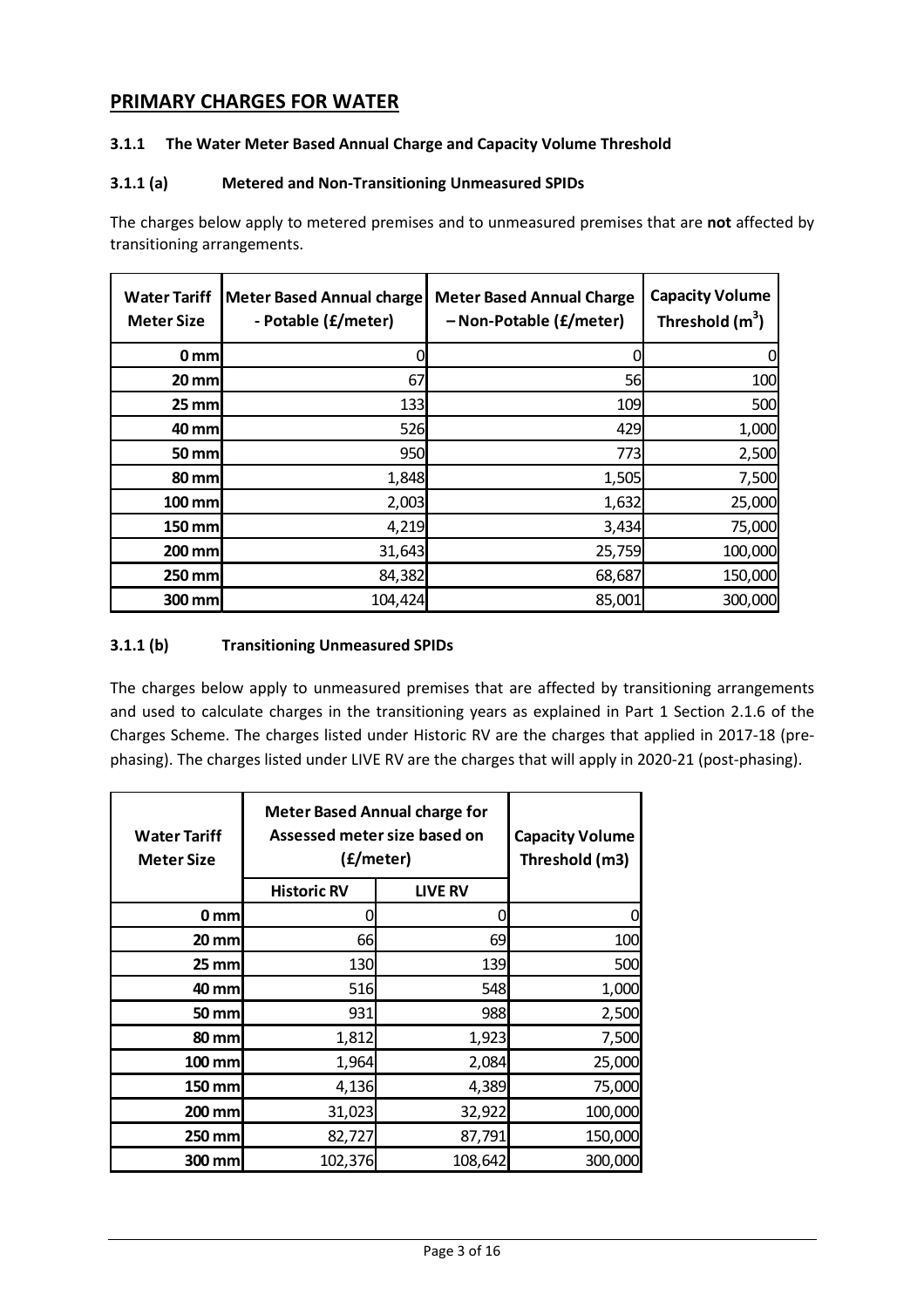### 3.1.4 The Water Volumetric Charge

### 3.1.4 (a) Metered and Non Transitioning Unmeasured SPIDs

The charges below apply to metered premises and to unmeasured premises that are not affected by transitioning arrangements.

| <b>Standard Volume Charges</b>                                                 |       | Potable Non-Potable |
|--------------------------------------------------------------------------------|-------|---------------------|
|                                                                                |       | $p/m^3$             |
| <b>Allocated Tranche</b>                                                       | 0.00  | 0.00                |
| Greater than the Allocated Tranche up to and including 250,000m <sup>3</sup>   | 70.52 | 42.14               |
| Greater than 250,000m <sup>3</sup> up to and including 1,000,000m <sup>3</sup> | 59.59 | 32.77               |
| Greater than 1,000,000m <sup>3</sup>                                           | 36.57 | 15.65               |
|                                                                                |       |                     |
|                                                                                |       | Potable Non-Potable |
| <b>Capacity Volume Charges</b>                                                 |       | $p/m^3$             |
| Capacity Volume Charge                                                         |       |                     |
| (applied to the Capacity Volume and is additional to the Standard Volume       | 51.88 | 42.23               |
| Charge)                                                                        |       |                     |

### 3.1.4 (b) Transitioning Unmeasured SPIDs

The charges below apply to unmeasured premises that are affected by transitioning arrangements and used to calculate charges in the transitioning years as explained in Part 1 Section 2.1.6 of the Charges Scheme. The charges listed under Historic RV are the charges that applied in 2017-18 (prephasing). The charges listed under LIVE RV are the charges that will apply in 2020-21 (post-phasing).

| <b>Standard Volume Charges</b>                                                                                | <b>Historic RV</b><br>$p/m^3$ | <b>LIVE RV</b><br>$p/m^3$ |
|---------------------------------------------------------------------------------------------------------------|-------------------------------|---------------------------|
| <b>Allocated Tranche</b>                                                                                      | 0.00                          | 0.00                      |
| Greater than the Allocated Tranche up to and including 250,000 $m3$                                           | 69.14                         | 73.37                     |
| Greater than 250,000 $m3$ up to and including 1,000,000 $m3$                                                  | 58.42                         | 62.00                     |
| Greater than 1,000,000m <sup>3</sup>                                                                          | 35.85                         | 38.05                     |
|                                                                                                               |                               |                           |
| <b>Capacity Volume Charges</b>                                                                                | <b>Historic RV</b><br>$p/m^3$ | <b>LIVE RV</b><br>$p/m^3$ |
| Capacity Volume Charge<br>(applied to the Capacity Volume and is additional to the Standard<br>Volume Charge) | 50.86                         | 53.98                     |

## 3.2 Field Troughs and Drinking Bowls

The following charges apply:

| <b>Type of Supply Points</b>       | $f /$ annum |  |
|------------------------------------|-------------|--|
| Farm                               | £123.92     |  |
| Crofts & Registered Small Holdings | £80.75      |  |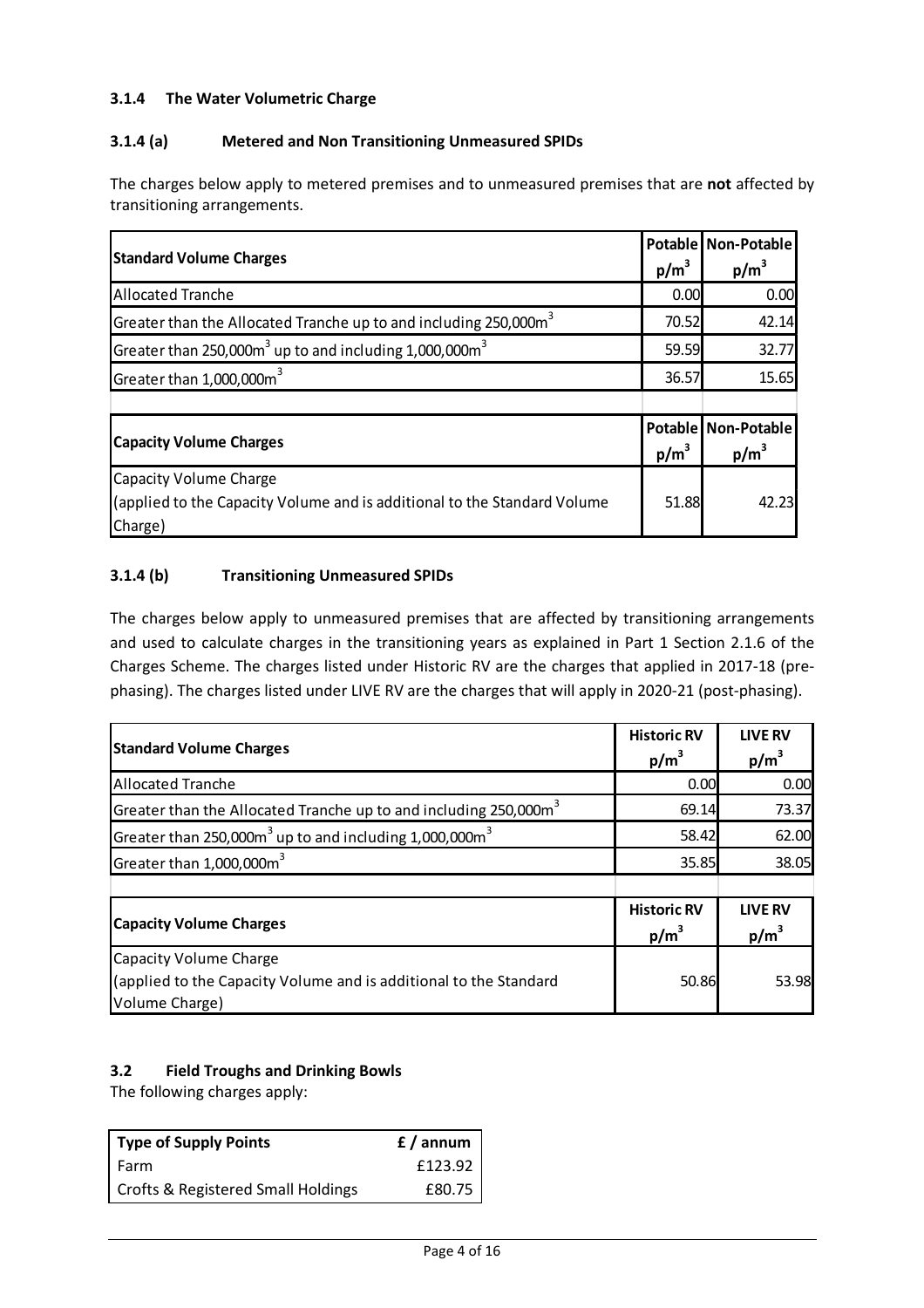#### 3.3 Outside Taps

The following charges apply:

| <b>Type of Supply Points</b>                  | $f /$ annum |
|-----------------------------------------------|-------------|
| Farm & Other Supply Points                    | £123.92     |
| <b>Crofts &amp; Registered Small Holdings</b> | £80.75      |

## PRIMARY CHARGES SEWERAGE

#### 4.1.3 The Foul Sewerage Meter Based Annual Charge and Premium Capacity Volume

#### 4.1.3 (a) Metered and Non Transitioning Unmeasured SPIDs

The charges below apply to metered premises and to unmeasured premises that are not affected by transitioning arrangements.

| <b>Foul Sewerage Tariff Meter</b><br><b>Size</b> | <b>Meter Based Annual charge</b><br>(£/meter) | <b>Premium Capacity</b><br>Volume (m3) |
|--------------------------------------------------|-----------------------------------------------|----------------------------------------|
| 0 <sub>mm</sub>                                  |                                               |                                        |
| <b>20 mm</b>                                     | 48                                            | 50                                     |
| $25$ mm                                          | 101                                           | 250                                    |
| <b>40 mm</b>                                     | 397                                           | 500                                    |
| <b>50 mm</b>                                     | 593                                           | 1,500                                  |
| <b>80 mm</b>                                     | 1,607                                         | 3,000                                  |
| 100 mm                                           | 2,855                                         | 10,000                                 |
| 150 mm                                           | 9,143                                         | 20,000                                 |

#### 4.1.3 (b) Transitioning Unmeasured SPIDs

| <b>Foul Sewerage Tariff Meter</b> | Meter Based Annual charge for Assessed meter<br>size based on (£/meter) | Premium<br>Capacity |                |
|-----------------------------------|-------------------------------------------------------------------------|---------------------|----------------|
| <b>Size</b>                       | <b>Historic RV</b>                                                      | <b>LIVE RV</b>      | Volume<br>(m3) |
| 0 mm                              |                                                                         |                     |                |
| $20$ mm                           | 47                                                                      | 50                  | 50             |
| $25$ mm                           | 100                                                                     | 103                 | 250            |
| 40 mm                             | 389                                                                     | 412                 | 500            |
| 50 mm                             | 581                                                                     | 617                 | 1,500          |
| <b>80 mm</b>                      | 1,575                                                                   | 1,672               | 3,000          |
| 100 mm                            | 2,799                                                                   | 2,970               | 10,000         |
| <b>150 mm</b>                     | 8,964                                                                   | 9,513               | 20,000         |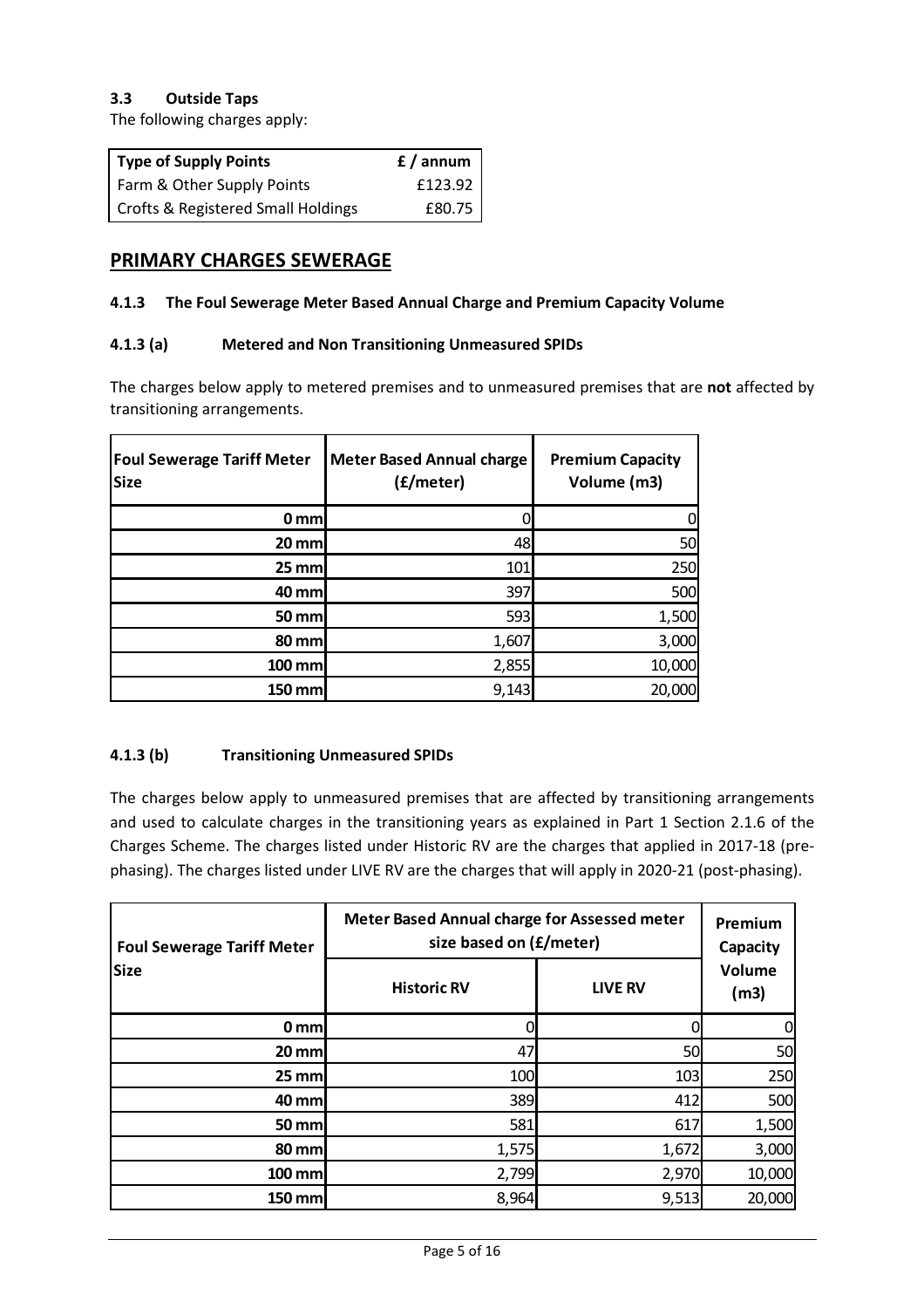## 4.1.4 The Foul Sewerage Volumetric Charge (all rates in  $p/m^3$ )

#### 4.1.4 (a) Metered and Non Transitioning Unmeasured SPIDs

The charges below apply to metered premises and to unmeasured premises that are not affected by transitioning arrangements.

| <b>Standard Volume Charges</b> | $p/m^3$ |
|--------------------------------|---------|
| <b>Allocated Tranche</b>       | 0.00    |
| <b>Standard Volume Charges</b> |         |
| Capacity Volume                | 67.40   |

#### 4.1.4 (b) Transitioning Unmeasured SPIDs

The charges below apply to unmeasured premises that are affected by transitioning arrangements and used to calculate charges in the transitioning years as explained in Part 1 Section 2.1.6 of the Charges Scheme. The charges listed under Historic RV are the charges that applied in 2017-18 (prephasing). The charges listed under LIVE RV are the charges that will apply in 2020-21 (post-phasing).

| <b>Standard Volume Charges</b> | Historic RV   LIVE RV<br>$p/m^3$ | $p/m^3$ |
|--------------------------------|----------------------------------|---------|
| Allocated Tranche              | 0.00                             | 0.00    |
| <b>Standard Volume Charges</b> | 79.19                            | 84.04   |
| <b>Capacity Volume</b>         | 66.08                            | 70.13   |

#### 4.1.5 Property Drainage Charges

#### 4.1.5 (a) Non Transitioning SPIDs

The charges below apply to premises that are not affected by transitioning arrangements. The Rateable Value related charge is applied to the LIVE RV and therefore is lower than corresponding charge in previous years.

|                                  | Units                       | Rate   |
|----------------------------------|-----------------------------|--------|
| <b>Property Drainage Charges</b> | p / £ Rateable Value / year | .7629  |
| Area based Property Drainage     | p per m                     | 33.086 |

#### 4.1.5 (b) Transitioning SPIDs

The charges below apply to premises that are affected by transitioning arrangements and used to calculate charges in the transitioning years as explained in Part 1 Section 2.1.6 of the Charges Scheme. The charges listed under Historic RV are the charges that applied in 2017-18 (pre-phasing). The charges listed under LIVE RV are the charges that will apply in 2020-21 (post-phasing).

|                                  | Units                        | <b>Historic RV</b><br>Rate | LIVE RV<br>Rate |
|----------------------------------|------------------------------|----------------------------|-----------------|
| <b>Property Drainage Charges</b> | Ip / £ Rateable Value / year | 2.2337                     | 1.8342          |

Area based property drainage charges are not affected by transitioning arrangements as charges are not RV-related.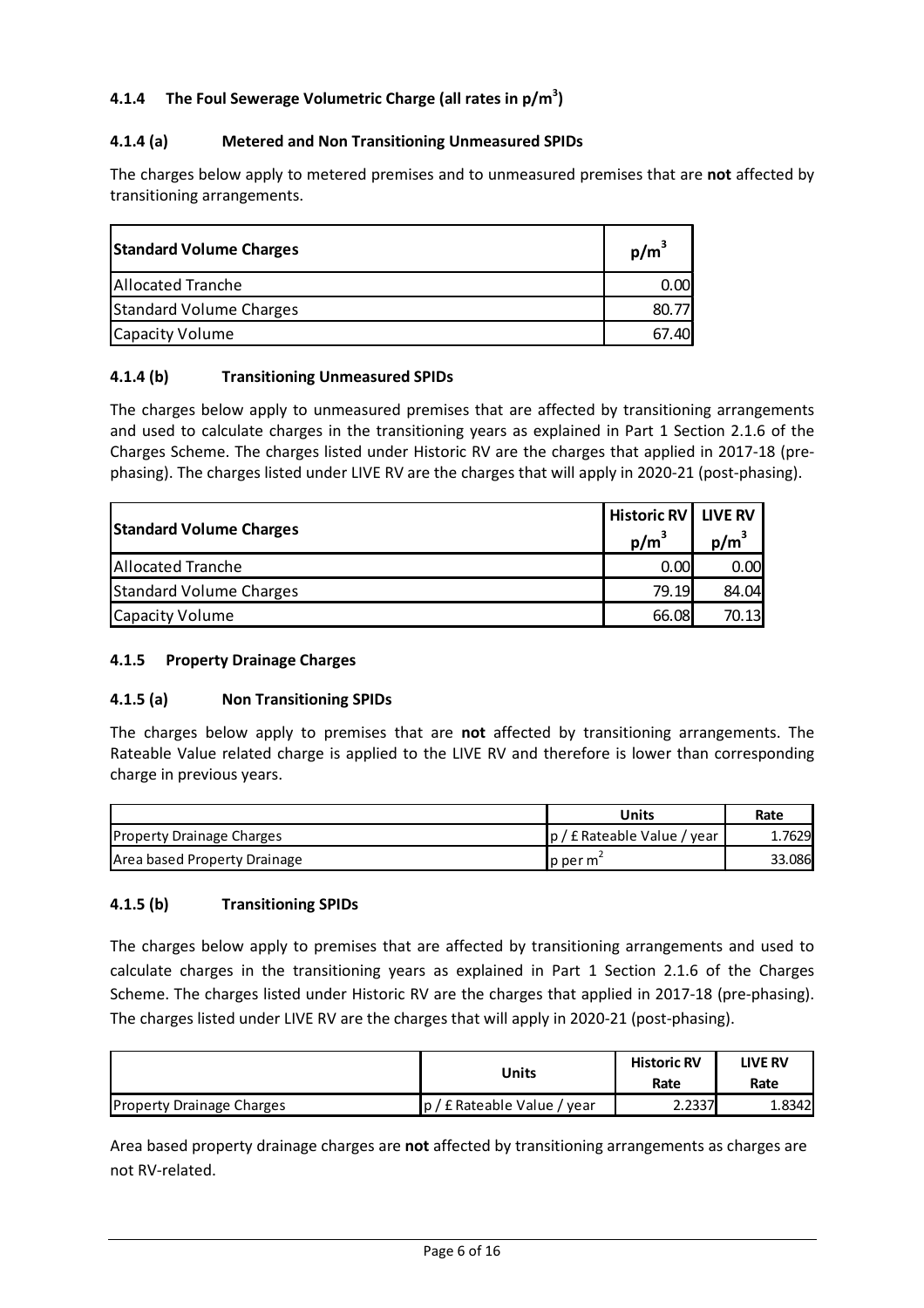#### 4.1.6 Roads Drainage Charges

### 4.1.6 (a) Non Transitioning SPIDs

The charges below apply to premises that are not affected by transitioning arrangements. The Rateable Value related charge is applied to the LIVE RV and therefore is lower than corresponding charge in previous years.

|                        | Units                          | Rate   |
|------------------------|--------------------------------|--------|
| Roads Drainage Charges | : Rateable Value<br>year<br>ıυ | 1.1258 |

### 4.1.6 (b) Transitioning SPIDs

The charges below apply to premises that are affected by transitioning arrangements and used to calculate charges in the transitioning years as explained in Part 1 Section 2.1.6 of the Charges Scheme. The charges listed under Historic RV are the charges that applied in 2017-18 (pre-phasing). The charges listed under LIVE RV are the charges that will apply in 2020-21 (post-phasing).

|                        | Units                   | <b>Historic RV</b><br>Rate | <b>LIVE RV</b><br>Rate |
|------------------------|-------------------------|----------------------------|------------------------|
| Roads Drainage Charges | p/f Rateable Value/year | 1.4343                     | 1.1713                 |

# TRADE EFFLUENT CHARGES

#### 4.2.2 The Availability Charge

| <b>AVAILABILITY</b> |              |         |
|---------------------|--------------|---------|
| Ra                  | $p/m^3$ /day | 9.7313  |
| Va                  | $p/m^3$ /day | 6.4786  |
| Ba                  | p/kg/day     | 24.7245 |
| Sa                  | p/kg/day     | 21.1921 |

#### 4.2.3 The Operating Charge

| <b>OPERATIONAL</b> |                                    |         |
|--------------------|------------------------------------|---------|
| Ro                 | $p/m3$ standard strength           | 15.687  |
| ۷o                 | $p/m3$ standard strength           | 10.4622 |
| Bo                 | $p/m3$ standard strength           | 13.9823 |
| So                 | p/m <sup>3</sup> standard strength | 8.55    |

| <b>Standard Strengths</b> |            |      |
|---------------------------|------------|------|
| Os                        | mg / litre | 350  |
| Ss                        | mg / litre | 250  |
|                           |            |      |
| <b>Minimum Charge</b>     |            | £185 |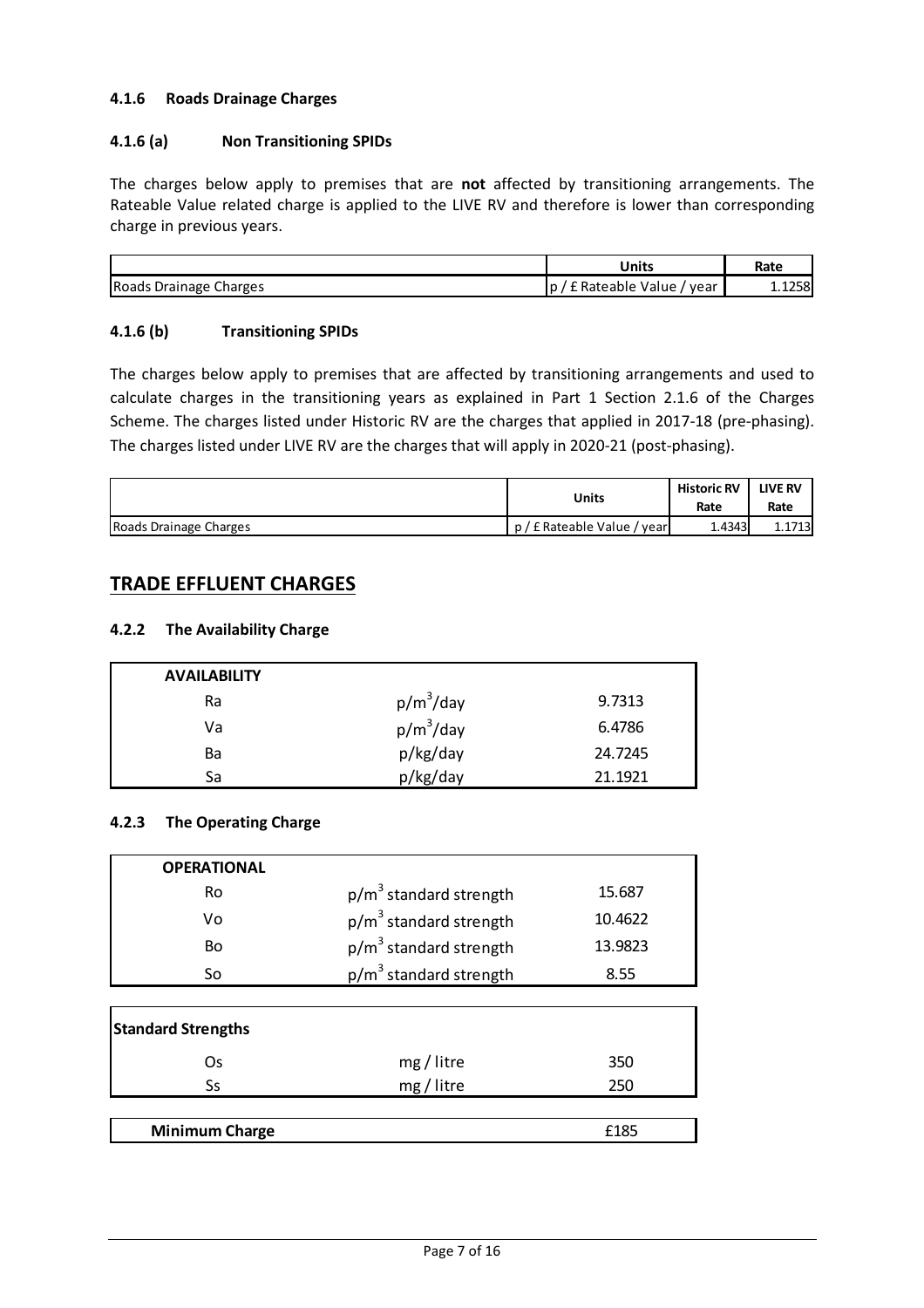# Appendix A - Primary Charges for 2019-2020

#### PRIMARY CHARGES FOR WATER 2019-20

#### 3.1.1 The Water Meter Based Annual Charge and Capacity Volume Threshold

#### 3.1.1 (a) Metered and Non-Transitioning Unmeasured SPIDs

The charges below apply to metered premises and to unmeasured premises that are not affected by transitioning arrangements.

| <b>Water Tariff</b><br><b>Meter Size</b> | <b>Meter Based Annual</b><br>charge - Potable<br>(£/meter) | <b>Meter Based Annual Charge</b><br>- Non-Potable (£/meter) | Capacity<br>Volume<br>Threshold $(m^3)$ |
|------------------------------------------|------------------------------------------------------------|-------------------------------------------------------------|-----------------------------------------|
| 0 <sub>mm</sub>                          | 0                                                          | 0                                                           | O                                       |
| 20 mm                                    | 68                                                         | 57                                                          | 100                                     |
| $25 \, \text{mm}$                        | 136                                                        | 111                                                         | 500                                     |
| 40 mm                                    | 537                                                        | 438                                                         | 1,000                                   |
| 50 mm                                    | 969                                                        | 788                                                         | 2,500                                   |
| 80 mm                                    | 1,885                                                      | 1,535                                                       | 7,500                                   |
| <b>100 mm</b>                            | 2,043                                                      | 1,665                                                       | 25,000                                  |
| 150 mm                                   | 4,303                                                      | 3,503                                                       | 75,000                                  |
| 200 mm                                   | 32,276                                                     | 26,274                                                      | 100,000                                 |
| 250 mm                                   | 86,070                                                     | 70,061                                                      | 150,000                                 |
| 300 mm                                   | 106,512                                                    | 86,701                                                      | 300,000                                 |

#### 3.1.1 (b) Transitioning Unmeasured SPIDs

| <b>Water Tariff</b><br><b>Meter Size</b> | <b>Meter Based Annual charge for</b><br>Assessed meter size based on<br>(£/meter)<br><b>LIVE RV</b><br><b>Historic RV</b> |         | Capacity<br><b>Volume</b><br><b>Threshold</b><br>(m <sup>3</sup> ) |
|------------------------------------------|---------------------------------------------------------------------------------------------------------------------------|---------|--------------------------------------------------------------------|
| 0 <sub>mm</sub>                          | 0                                                                                                                         | 0       | 0                                                                  |
| 20 <sub>mm</sub>                         | 66                                                                                                                        | 69      | 100                                                                |
| 25mm                                     | 130                                                                                                                       | 139     | 500                                                                |
| 40 <sub>mm</sub>                         | 516                                                                                                                       | 548     | 1,000                                                              |
| 50 <sub>mm</sub>                         | 931                                                                                                                       | 988     | 2,500                                                              |
| 80 <sub>mm</sub>                         | 1,812                                                                                                                     | 1,923   | 7,500                                                              |
| <b>100mm</b>                             | 1,964                                                                                                                     | 2,084   | 25,000                                                             |
| 150mm                                    | 4,136                                                                                                                     | 4,389   | 75,000                                                             |
| 200 <sub>mm</sub>                        | 31,023                                                                                                                    | 32,922  | 100,000                                                            |
| 250mm                                    | 82,727                                                                                                                    | 87,791  | 150,000                                                            |
| 300mm                                    | 102,376                                                                                                                   | 108,642 | 300,000                                                            |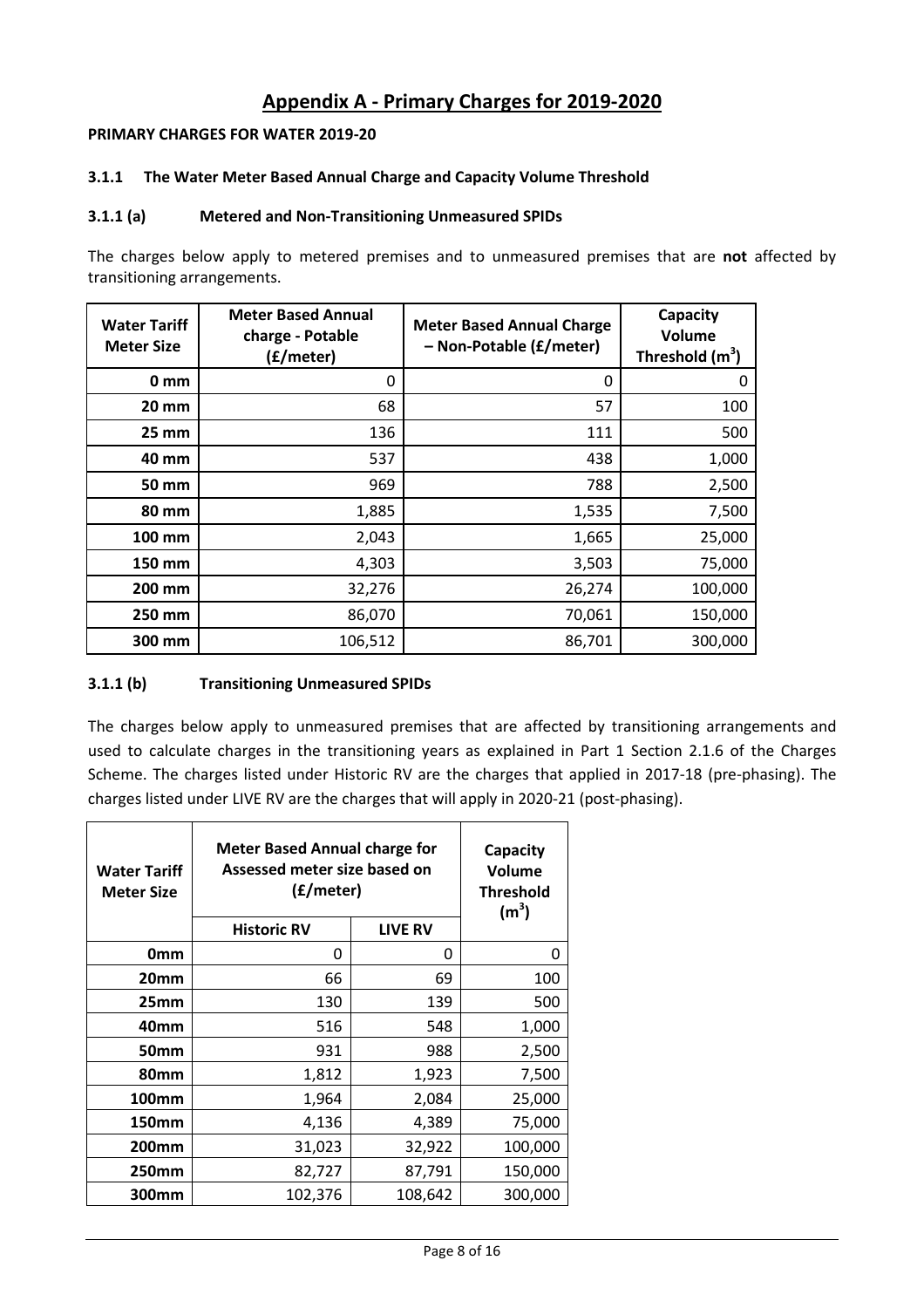### 3.1.4 The Water Volumetric Charge

#### 3.1.4 (a) Metered and Non Transitioning Unmeasured SPIDs

The charges below apply to metered premises and to unmeasured premises that are not affected by transitioning arrangements.

| <b>Standard Volume Charges</b>                                                       | Potable<br>$p/m^3$ | <b>Non-Potable</b><br>$p/m^3$ |
|--------------------------------------------------------------------------------------|--------------------|-------------------------------|
| <b>Allocated Tranche</b>                                                             | 0.00               | 0.00                          |
| Greater than the Allocated Tranche up to and including 250,000m <sup>3</sup>         | 71.93              | 42.98                         |
| Greater than $250,000$ m <sup>3</sup> up to and including $1,000,000$ m <sup>3</sup> | 60.78              | 33.43                         |
| Greater than $1,000,000\text{m}^3$                                                   | 37.30              | 15.96                         |

| <b>Capacity Volume Charges</b>                                                      | Potable<br>$p/m^3$ | Non-Potable<br>$p/m^3$ |
|-------------------------------------------------------------------------------------|--------------------|------------------------|
| Capacity Volume Charge                                                              |                    |                        |
| (applied to the Capacity Volume and is additional to the Standard Volume<br>Charge) | 52.92              | 43.07                  |

#### 3.1.4 (b) Transitioning Unmeasured SPIDs

| <b>Standard Volume Charges</b>                                                                                       | <b>Historic RV</b><br>$p/m^3$ | <b>LIVE RV</b><br>$p/m^3$ |
|----------------------------------------------------------------------------------------------------------------------|-------------------------------|---------------------------|
| <b>Allocated Tranche</b>                                                                                             | 0.00                          | 0.00                      |
| Greater than the Allocated Tranche up to and including 250,000m <sup>3</sup>                                         | 69.14                         | 73.37                     |
| Greater than 250,000 $m3$ up to and including 1,000,000 $m3$                                                         | 58.42                         | 62.00                     |
| Greater than 1,000,000m <sup>3</sup>                                                                                 | 35.85                         | 38.05                     |
|                                                                                                                      |                               |                           |
| <b>Capacity Volume Charges</b>                                                                                       | <b>Historic RV</b><br>$p/m^3$ | <b>LIVE RV</b><br>$p/m^3$ |
| <b>Capacity Volume Charge</b><br>(applied to the Capacity Volume and is additional to the Standard<br>Volume Charge) | 50.86                         | 53.98                     |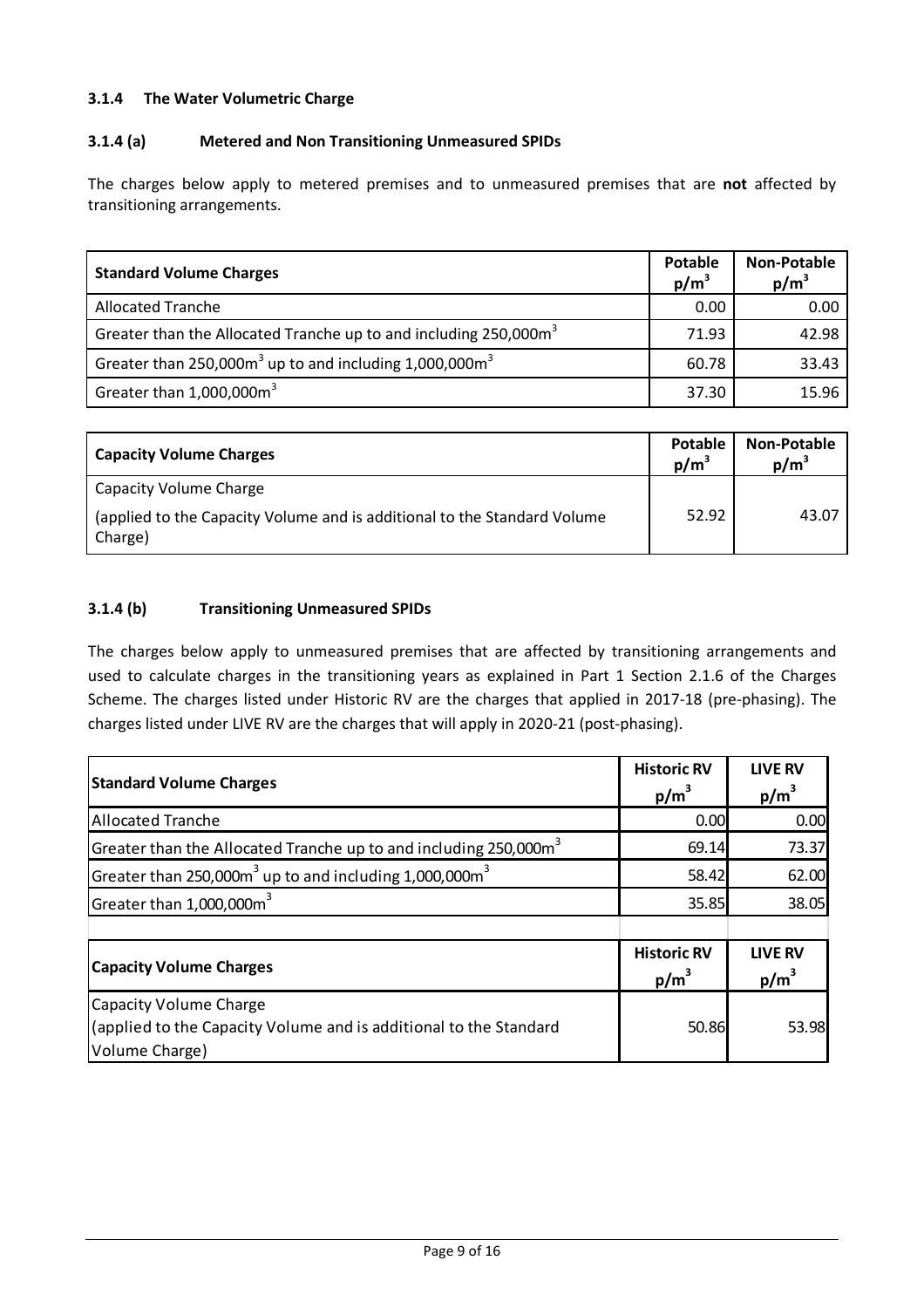### 3.2 Field Troughs and Drinking Bowls

The following charges apply:

| Type of Supply Points                         | f / annum |
|-----------------------------------------------|-----------|
| Farm                                          | £126.40   |
| <b>Crofts &amp; Registered Small Holdings</b> | £82.37    |

#### 3.3 Outside Taps

The following charges apply:

| <b>Type of Supply Points</b>       | f / annum |
|------------------------------------|-----------|
| Farm & Other Supply Points         | £126.40   |
| Crofts & Registered Small Holdings | £82.37    |

# PRIMARY CHARGES SEWERAGE 2019-20

#### 4.1.3 The Foul Sewerage Meter Based Annual Charge and Premium Capacity Volume

#### 4.1.3 (a) Metered and Non Transitioning Unmeasured SPIDs

The charges below apply to metered premises and to unmeasured premises that are not affected by transitioning arrangements.

| <b>Foul Sewerage Tariff Meter</b><br><b>Size</b> | <b>Meter Based Annual charge</b><br>(£/meter) | Premium<br><b>Capacity Volume</b><br>$(m3)^{[1]}$ |
|--------------------------------------------------|-----------------------------------------------|---------------------------------------------------|
| 0 <sub>mm</sub>                                  | 0                                             |                                                   |
| <b>20 mm</b>                                     | 49                                            | 50                                                |
| <b>25 mm</b>                                     | 102                                           | 250                                               |
| 40 mm                                            | 404                                           | 500                                               |
| <b>50 mm</b>                                     | 605                                           | 1,500                                             |
| <b>80 mm</b>                                     | 1,639                                         | 3,000                                             |
| <b>100 mm</b>                                    | 2,912                                         | 10,000                                            |
| 150 mm                                           | 9,326                                         | 20,000                                            |

#### 4.1.3 (b) Transitioning Unmeasured SPIDs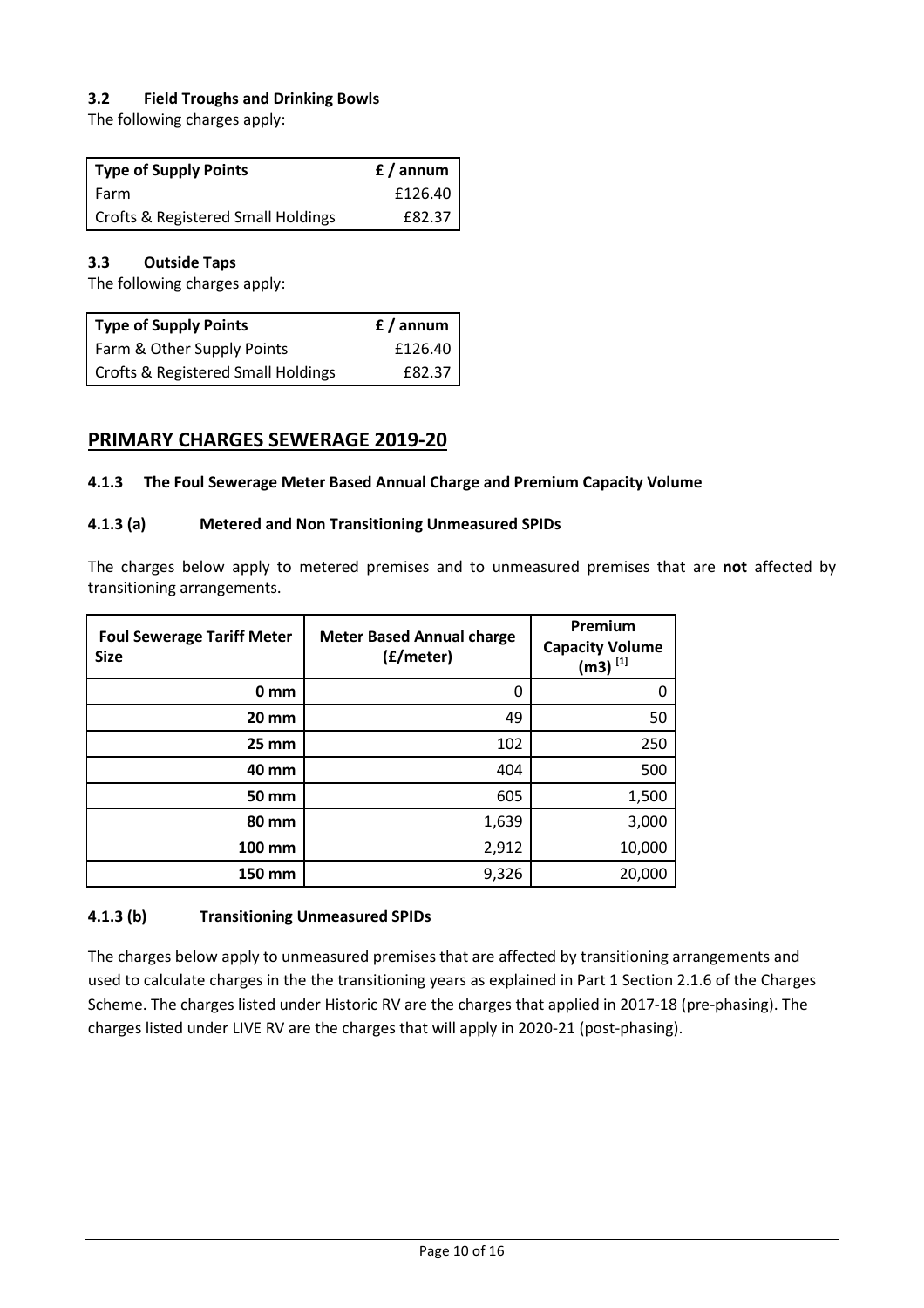| <b>Foul Sewerage Tariff Meter</b><br><b>Size</b> | Meter Based Annual charge for Assessed meter<br>size based on (£/meter) | Premium<br>Capacity<br>Volume |                |  |
|--------------------------------------------------|-------------------------------------------------------------------------|-------------------------------|----------------|--|
|                                                  | <b>Historic RV</b>                                                      | <b>LIVE RV</b>                | (m3)           |  |
| $0 \text{ mm}$                                   |                                                                         |                               | $\overline{0}$ |  |
| $20$ mm                                          | 47                                                                      | 50                            | 50             |  |
| $25$ mm                                          | 100                                                                     | 103                           | 250            |  |
| 40 mm                                            | 389                                                                     | 412                           | 500            |  |
| $50$ mm                                          | 581                                                                     | 617                           | 1,500          |  |
| 80 mm                                            | 1,575                                                                   | 1,672                         | 3,000          |  |
| 100 mm                                           | 2,799                                                                   | 2,970                         | 10,000         |  |
| 150 mm                                           | 8,964                                                                   | 9,513                         | 20,000         |  |

### 4.1.4 The Foul Sewerage Volumetric Charge (all rates in  $p/m^3$ )

#### 4.1.4 (a) Metered and Non Transitioning Unmeasured SPIDs

The charges below apply to metered premises and to unmeasured premises that are not affected by transitioning arrangements.

| <b>Standard Volume Charges</b> | p/m3  |
|--------------------------------|-------|
| <b>Allocated Tranche</b>       |       |
| <b>Standard Volume Charge</b>  | 82.39 |
| Capacity Volume Charge         | 68.75 |

#### 4.1.4 (b) Transitioning Unmeasured SPIDs

| <b>Standard Volume Charges</b> | Historic RV   LIVE RV<br>$p/m^3$ | $p/m^3$        |
|--------------------------------|----------------------------------|----------------|
| <b>Allocated Tranche</b>       | 0.00                             | 0.00           |
| <b>Standard Volume Charges</b> |                                  | 79.19<br>84.04 |
| <b>Capacity Volume</b>         | 66.08                            | 70.13          |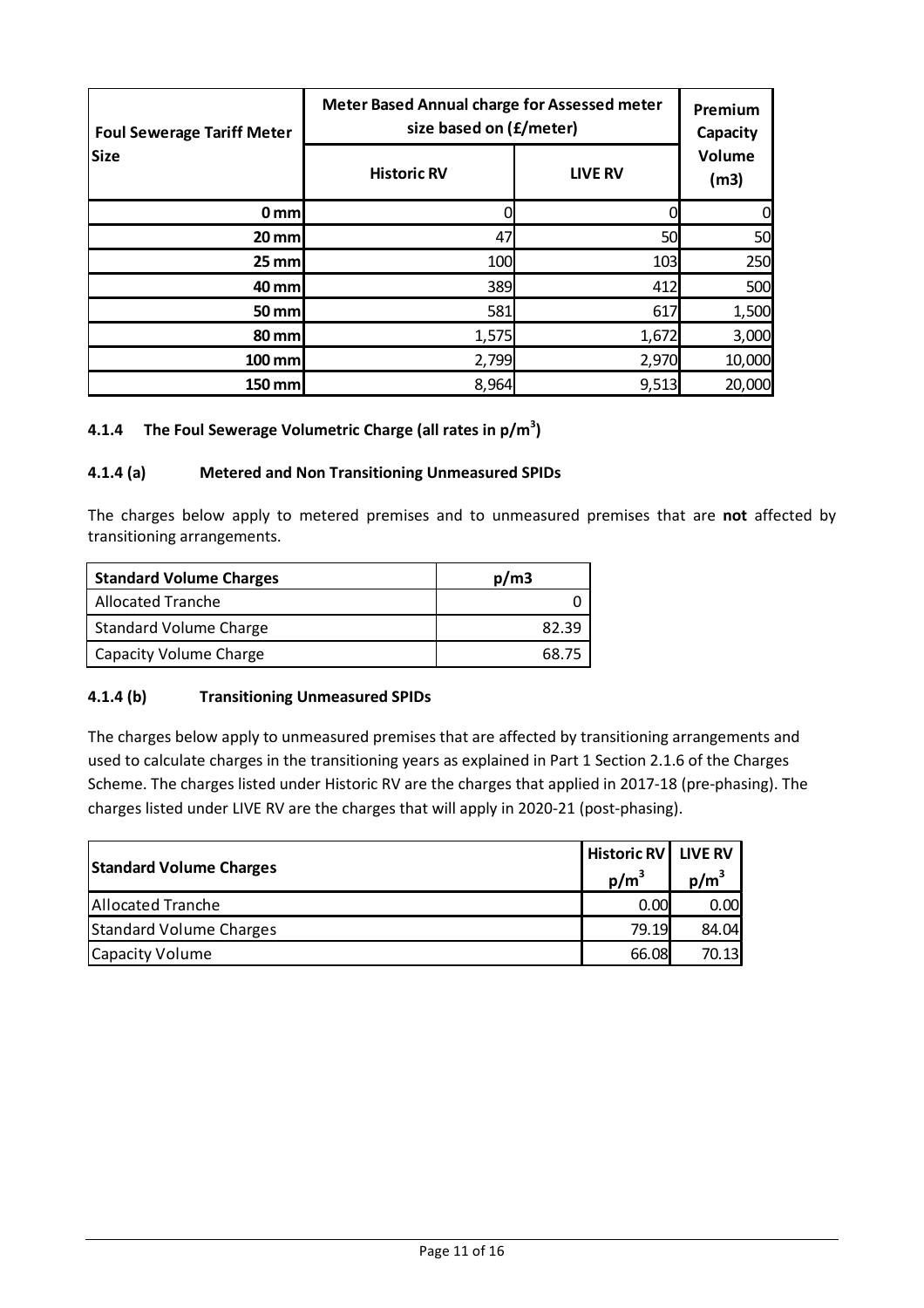### 4.1.5 Property Drainage Charges

### 4.1.5 (a) Non Transitioning SPIDs

The charges below apply to premises that are not affected by transitioning arrangements. The Rateable Value related charge is applied to the LIVE RV and therefore is lower than corresponding charge in previous years.

|                                                      | <b>Units</b>                | Rate   |
|------------------------------------------------------|-----------------------------|--------|
| <b>Property Drainage Charges</b>                     | p / £ Rateable Value / year | 1.7982 |
| Property<br>based<br>Area<br><b>Drainage Charges</b> | $p$ per $m^2$               | 33.748 |

#### 4.1.5 (b) Transitioning SPIDs

The charges below apply to premises that are affected by transitioning arrangements and used to calculate charges in the transitioning years as explained in Part 1 Section 2.1.6 of the Charges Scheme. The charges listed under Historic RV are the charges that applied in 2017-18 (pre-phasing). The charges listed under LIVE RV are the charges that will apply in 2020-21 (post-phasing).

Area based property drainage charges are not affected by transitioning arrangements as charges are not RV-related.

|                                  | Units                       | <b>Historic RV</b><br>Rate | <b>LIVE RV</b><br>Rate |
|----------------------------------|-----------------------------|----------------------------|------------------------|
| <b>Property Drainage Charges</b> | p / £ Rateable Value / year | 2.2337                     | 1.8342                 |

#### 4.1.6 Roads Drainage Charges

#### 4.1.6 (a) Non Transitioning SPIDs

The charges below apply to premises that are not affected by transitioning arrangements. The Rateable Value related charge is applied to the LIVE RV and therefore is lower than corresponding charge in previous years.

|                        | Units                       | Rate   |
|------------------------|-----------------------------|--------|
| Roads Drainage Charges | p / £ Rateable Value / year | 1.1483 |

#### 4.1.6 (b) Transitioning SPIDs

|                        | Units                     | <b>Historic RV</b><br>Rate | <b>LIVE RV</b><br>Rate |
|------------------------|---------------------------|----------------------------|------------------------|
| Roads Drainage Charges | ' £ Rateable Value / year | 1.4343                     | 1.1713                 |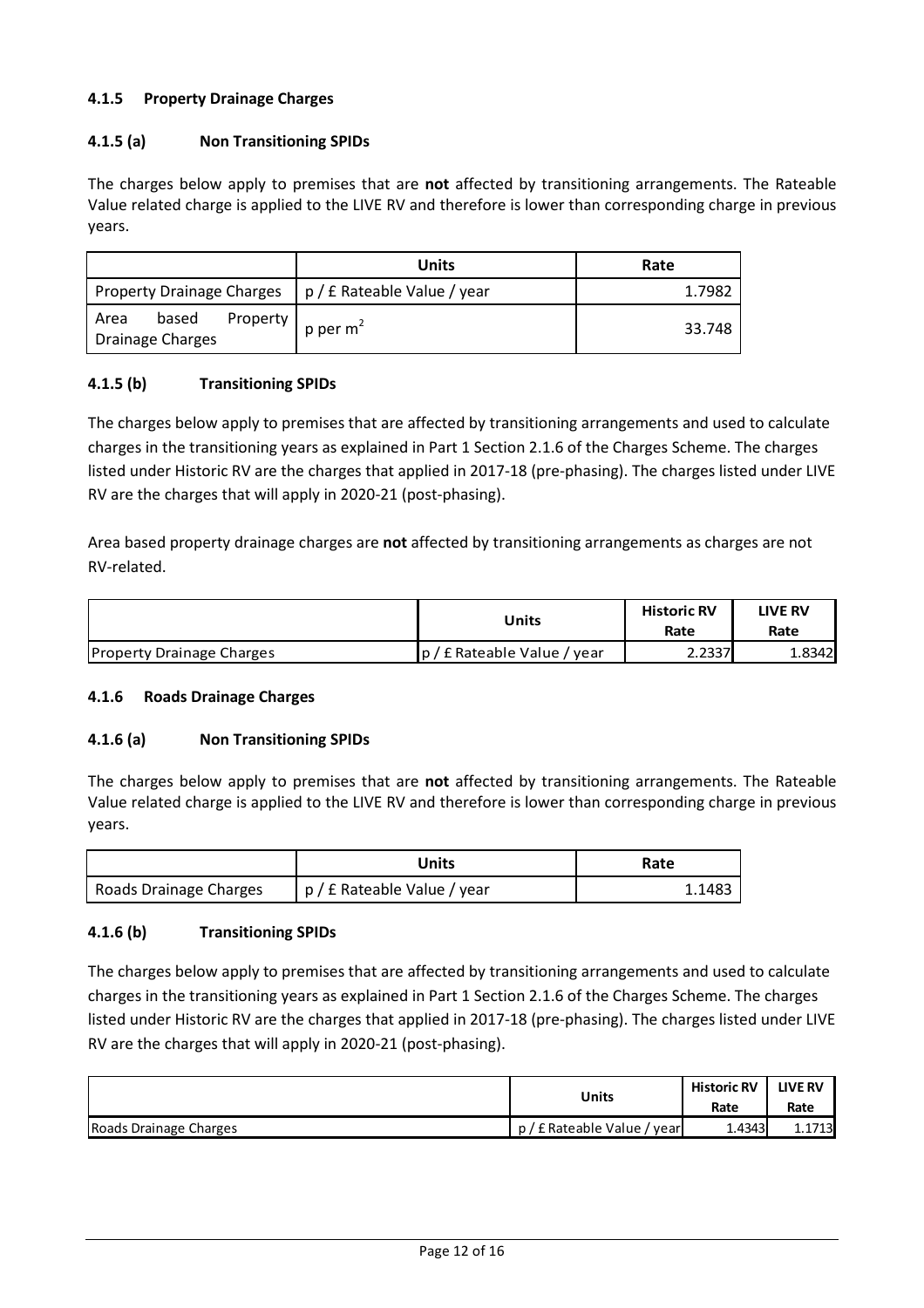# TRADE EFFLUENT CHARGES 2019-20

# 4.2.2 The Availability Charge

| <b>AVAILABILITY</b> |              |         |
|---------------------|--------------|---------|
| Ra                  | $p/m^3$ /day | 9.9259  |
| Va                  | $p/m^3$ /day | 6.6082  |
| Ba                  | p/kg/day     | 25.2190 |
| Sa                  | p/kg/day     | 21.6159 |

# 4.2.3 The Operating Charge

| <b>OPERATIONAL</b> |                          |         |
|--------------------|--------------------------|---------|
| Ro                 | $p/m3$ standard strength | 16.0007 |
| Vo                 | $p/m3$ standard strength | 10.6714 |
| Bo                 | $p/m3$ standard strength | 14.2619 |
| Sο                 | $p/m3$ standard strength | 8.7210  |

| <b>Standard Strengths</b> |            |      |
|---------------------------|------------|------|
| Os                        | mg / litre | 350  |
| Ss                        | mg / litre | 250  |
|                           |            |      |
| <b>Minimum Charge</b>     |            | £189 |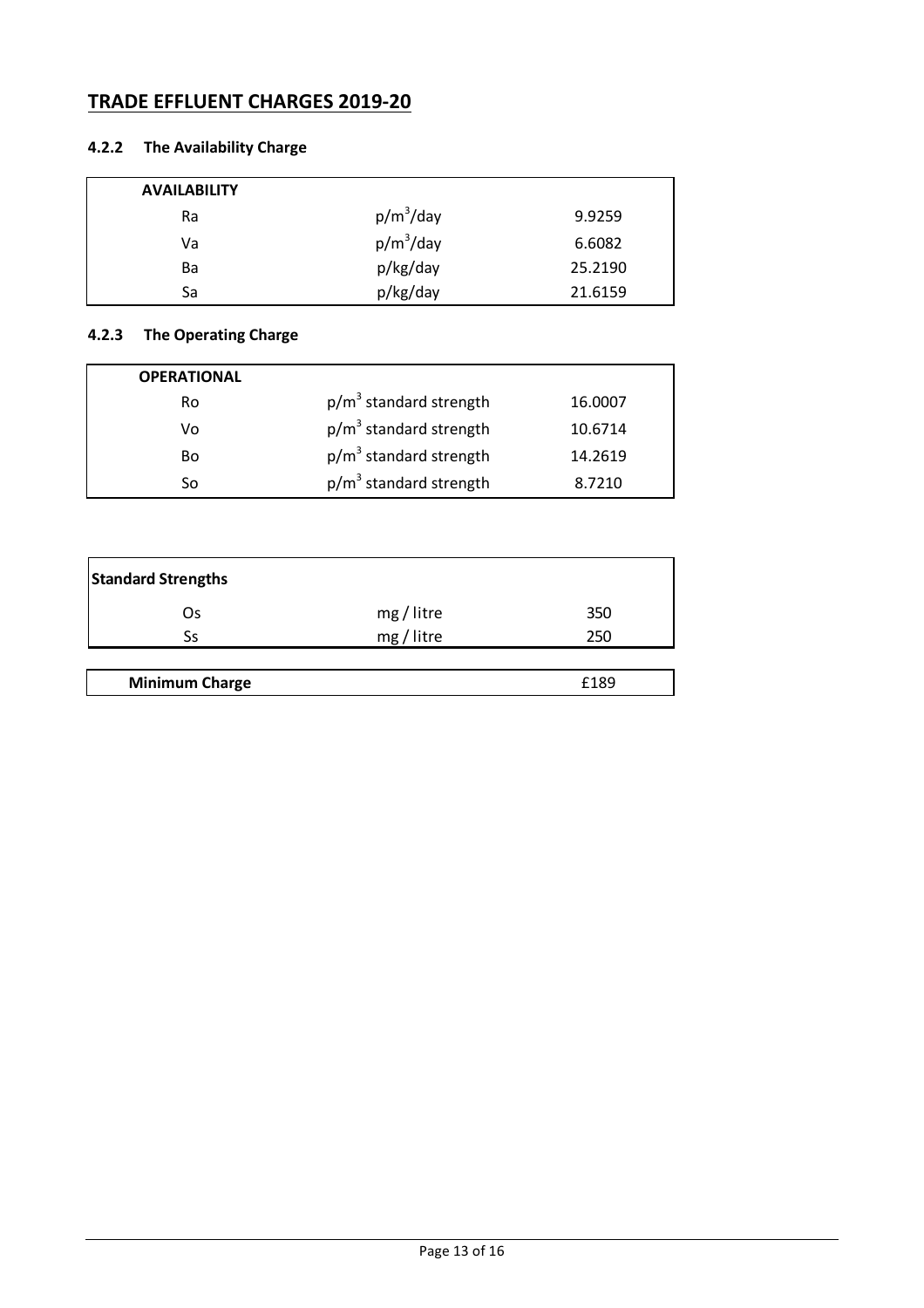# Appendix B – Primary Charges For 2020-2021

# PRIMARY CHARGES FOR WATER 2020-21

| <b>Water Tariff</b><br><b>Meter Size</b> | <b>Meter Based Annual charge</b><br>- Potable (£/meter) | <b>Meter Based Annual Charge</b><br>-Non-Potable (£/meter) | <b>Capacity Volume</b><br>Threshold $(m^3)$ |
|------------------------------------------|---------------------------------------------------------|------------------------------------------------------------|---------------------------------------------|
| $0 \, \text{mm}$                         |                                                         |                                                            | 0                                           |
| $20$ mm                                  | 69                                                      | 58                                                         | 100                                         |
| $25$ mm                                  | 139                                                     | 113                                                        | 500                                         |
| 40 mm                                    | 548                                                     | 447                                                        | 1,000                                       |
| 50 mm                                    | 988                                                     | 804                                                        | 2,500                                       |
| 80 mm                                    | 1,923                                                   | 1,566                                                      | 7,500                                       |
| <b>100 mm</b>                            | 2,084                                                   | 1,698                                                      | 25,000                                      |
| 150 mm                                   | 4,389                                                   | 3,573                                                      | 75,000                                      |
| 200 mm                                   | 32,922                                                  | 26,799                                                     | 100,000                                     |
| 250 mm                                   | 87,791                                                  | 71,462                                                     | 150,000                                     |
| 300 mm                                   | 108,642                                                 | 88,435                                                     | 300,000                                     |

### 3.1.1 The Water Meter Based Annual Charge and Capacity Volume Threshold

### 3.1.4 The Water Volumetric Charge

| <b>Standard Volume Charges</b>                                               |       | Potable Non-Potable |
|------------------------------------------------------------------------------|-------|---------------------|
|                                                                              |       | $p/m^3$             |
| <b>Allocated Tranche</b>                                                     | 0.00  | 0.00                |
| Greater than the Allocated Tranche up to and including 250,000m <sup>3</sup> | 73.37 | 43.84               |
| Greater than 250,000 $m3$ up to and including 1,000,000 $m3$                 | 62.00 | 34.10               |
| Greater than 1,000,000m <sup>3</sup>                                         | 38.05 | 16.28               |
|                                                                              |       |                     |
| <b>Capacity Volume Charges</b>                                               |       | Potable Non-Potable |
|                                                                              |       | $p/m^3$             |
| <b>Capacity Volume Charge</b>                                                |       |                     |
| (applied to the Capacity Volume and is additional to the Standard Volume     | 53.98 | 43.93               |
| Charge)                                                                      |       |                     |

#### 3.2 Field Troughs and Drinking Bowls

The following charges apply:

| Type of Supply Points                         | f / annum |
|-----------------------------------------------|-----------|
| l Farm                                        | £128.93   |
| <b>Crofts &amp; Registered Small Holdings</b> | £84.02    |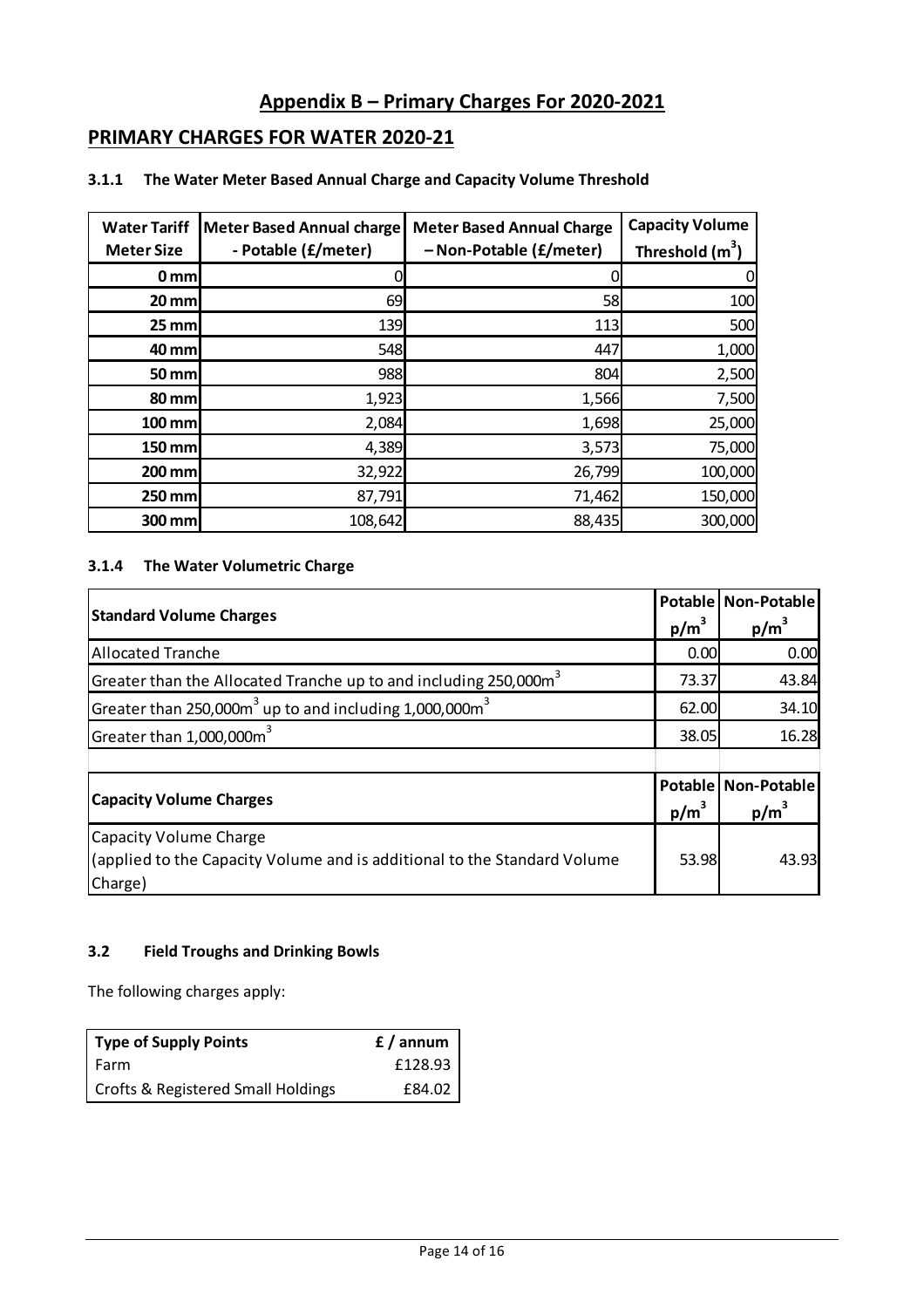### 3.3 Outside Taps

The following charges apply:

| Type of Supply Points                         | f / annum |
|-----------------------------------------------|-----------|
| Farm & Other Supply Points                    | £128.93   |
| <b>Crofts &amp; Registered Small Holdings</b> | £84.02    |

## PRIMARY CHARGES SEWERAGE 2020-21

#### 4.1.3 The Foul Sewerage Meter Based Annual Charge and Premium Capacity Volume

| <b>Foul Sewerage Tariff Meter</b><br><b>Size</b> | <b>Meter Based Annual charge</b><br>(£/meter) | <b>Premium Capacity</b><br>Volume (m3) <sup>[1]</sup> |
|--------------------------------------------------|-----------------------------------------------|-------------------------------------------------------|
| $0 \text{ mm}$                                   |                                               |                                                       |
| $20$ mm                                          | 50                                            | 50                                                    |
| $25$ mm                                          | 103                                           | 250                                                   |
| 40 mm                                            | 412                                           | 500                                                   |
| 50 mm                                            | 617                                           | 1,500                                                 |
| 80 mm                                            | 1,672                                         | 3,000                                                 |
| 100 mm                                           | 2,970                                         | 10,000                                                |
| 150 mm                                           | 9,513                                         | 20,000                                                |

#### 4.1.4 The Foul Sewerage Volumetric Charge (all rates in  $p/m^3$ )

| <b>Allocated Tranche</b> |       |
|--------------------------|-------|
| Standard Volume Charge   | 84.04 |
| Capacity Volume Charge   | 70.13 |

### 4.1.5 Property Drainage Charges

| Units | Rate                                                                                         |
|-------|----------------------------------------------------------------------------------------------|
|       | 1.8342                                                                                       |
|       | 34.423                                                                                       |
|       | Property Drainage Charges  p / £ Rateable Value / year<br>Property<br>$p$ per m <sup>2</sup> |

#### 4.1.6 Roads Drainage Charges

|                        | Jnits                       | Rate |
|------------------------|-----------------------------|------|
| Roads Drainage Charges | p / £ Rateable Value / year |      |